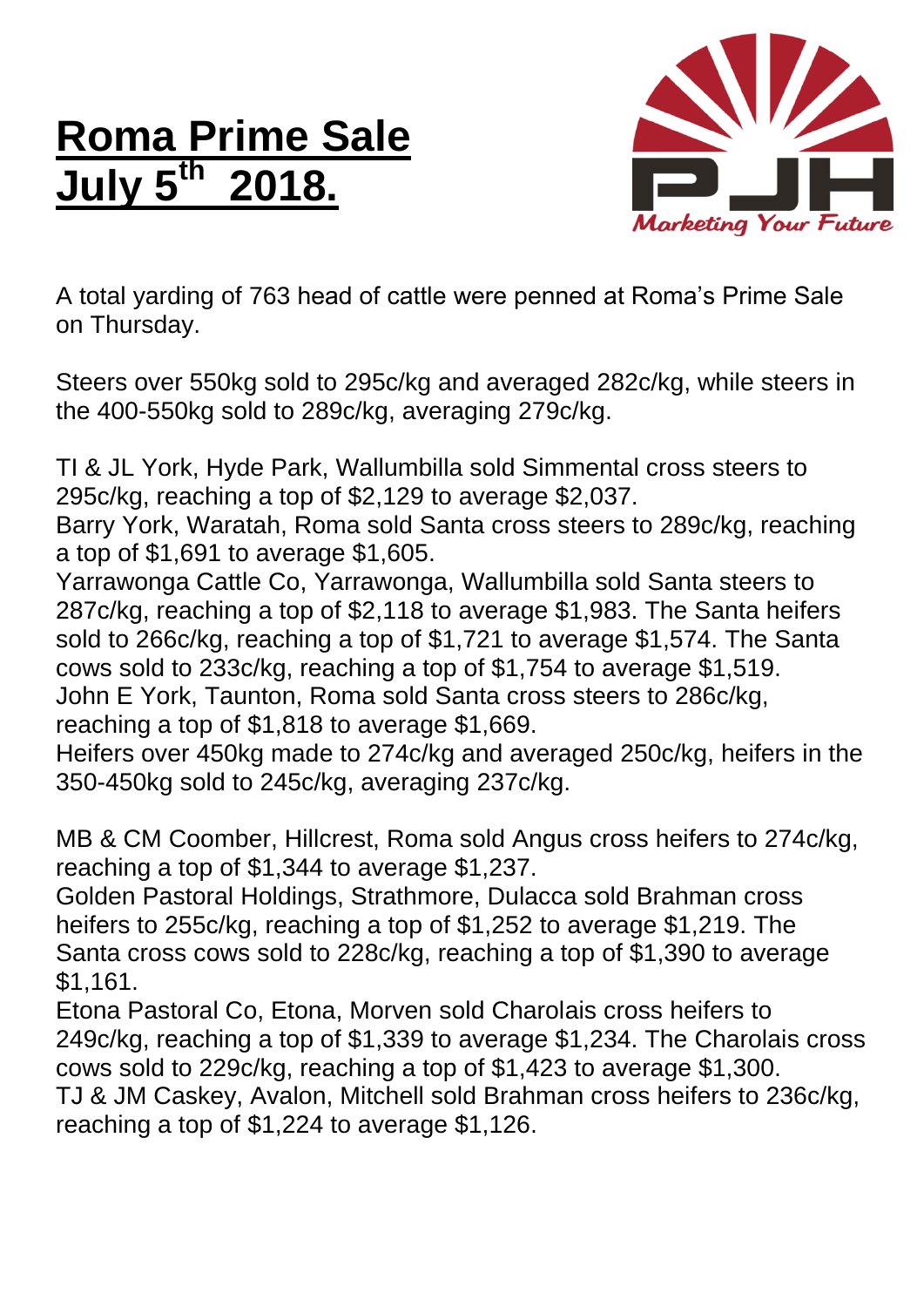Cows over 500kg peaked at 237c/kg and averaged 217c/kg, while cows

in the 400-500kg class topped at 222c/kg and averaged 187c/kg.

Tewinga Pastoral Holdings, Slashers Creek, Boulia sold Brahman cross cows to 229c/kg, reaching a top of \$1,260 to average \$1,030.

WJ & EA Martyn, Canowindra, Roma sold Brahman cross cows to 226c/kg, reaching a top of \$1,434 to average \$1,434.

LM Griffin, Carrington, Roma sold Cross breed cows to 226c/kg, reaching a top of \$1,244 to average \$964.

CJ & CM Coomber, Jireh Park, Roma sold Santa cross cows to 220c/kg, reaching a top of \$1,356 to average \$1,079.

BC Stinson, Benarby, Mungallala sold Charolais cross cows to 212c/kg, reaching a top of \$1,143 to average \$1,042.

Bulls over 600kg earned to 254c/kg and averaged 223c/kg.

## *PJH sell 1 st position next week.*

## *Please be aware that all cattle being sold must be accompanied by a National Cattle Health Declaration as well as NVD*

**.**

**.**

**.**

**.**

**.**

**.**

**.**